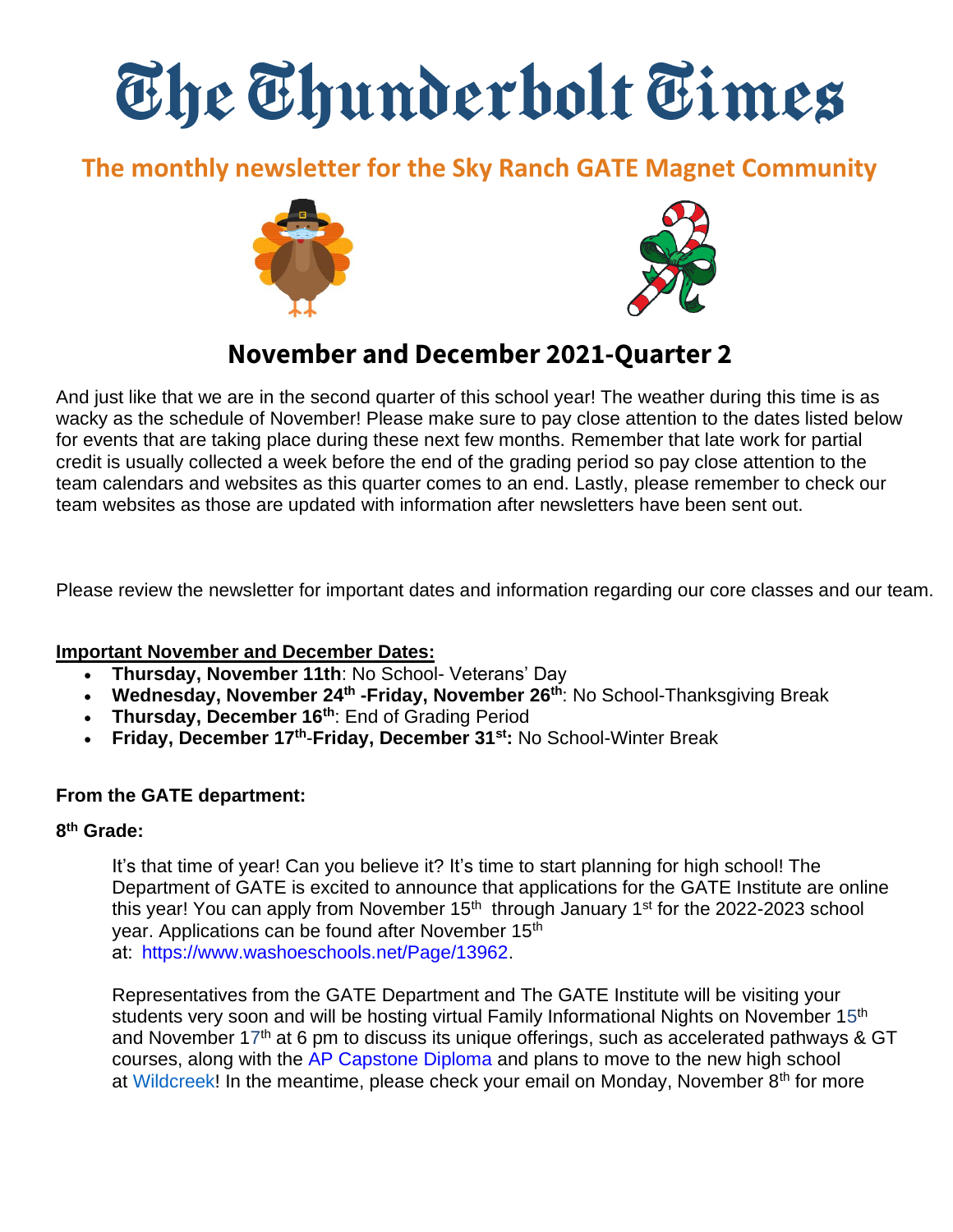information and a link to the virtual Family Information Nights. If you have any questions, please email Judith Lombard directly at [Judith.Lombard@washoeschools.net](mailto:Judith.Lombard@washoeschools.net) .

#### **6 th and 7th Grades:**

Families of all current sixth and seventh grade Magnet students will receive an email with a link to recommit to the Magnet program for next year. The recommit process is fully online and only takes a few moments. This is a key step in reserving a spot in the Sky Ranch Magnet program for the 22.23 school year. Please note that students currently in Magnet are requested to recommit only and do not have to submit a new application. The application window will run from November 15<sup>th</sup>-December 5<sup>th</sup>.

#### **Wondering how to better support your child's academics in core classes? Here's what we suggest:**

**Step 1:** Check our team websites and assignment calendars to see what assignments are due soon. This is a proactive approach - see what's due before it's due. With this approach, you can help your child break down large assignments and ask your child to show you and talk about their upcoming or completed work before it's turned in. This approach lessens the frequency of missing and late assignments. It's important to check this resource several times throughout the week as teachers do adjust frequently.

#### **Team websites**

7<sup>th</sup>/8<sup>th</sup> grade team: [washoeschools.net/pilotsquadron](http://washoeschools.net/pilotsquadron)

6<sup>th</sup> grade: [washoeschools.net/griswold](http://washoeschools.net/griswold)

**Step 2:** Check [Infinite Campus.](https://www.washoeschools.net/site/Default.aspx?PageType=1&SiteID=4&ChannelID=57&DirectoryType=6) Infinite Campus is where we post students' grades after the assignments are graded. Some assignments are posted within hours, but some assignments take longer to grade; it may be more than a week before these assignments are posted in IC. Checking IC is more of a reactive approach - it may lead to chasing down missing assignments and backtracking whereas knowing what's coming up due keeps everyone up to date.

#### **Classroom Updates**

#### **English/Language Arts 6 – Mr. Sorensen**

#### **Essential Questions:**

- **How do myths, fables, folktales, and poetry communicate an author's perspective on life?**
- **How can writers construct persuasive arguments?**

Students have turned in their argumentative essays in which they heavily focused on citing their sources (MLA style), clearly organizing their ideas, and supporting their claim with relevant evidence. Students also ended the quarter by writing a literary analysis paragraph after finishing the novel, *A Face Like Glass.*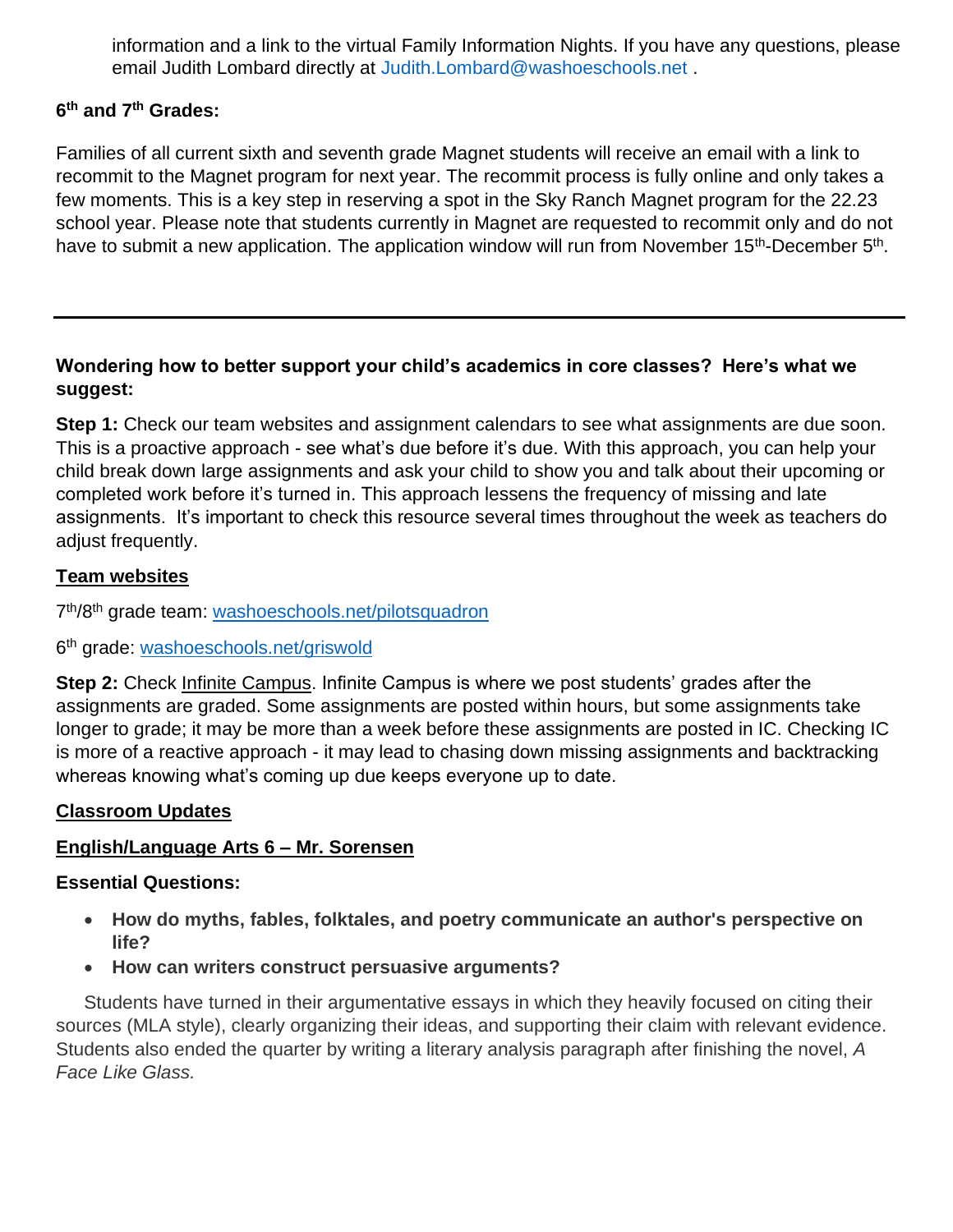Students began reading Richard Adams' novel *Watership Down* and will be reading that throughout the second quarter along with weekly discussions on the book and an essay assignment toward the end of the quarter.

We have also continued our work with poetry, sprinkled sporadically throughout the year, and using vocabulary from our class novels. To supplement, we are also continuing our forays into Greek and Latin roots as well as practice with analogies.

#### **English/Language Arts 7 – Ms. Tuttle**

#### **Essential Questions:**

• **How do authors explore the meaning of identity?**

We're well into our next class novel, *Flowers for Algernon,* by Daniel Keyes which is a work of Science Fiction. All of our novels offer so much for the students to analyze and discuss, but this novel really opens up some diverse topics, from the nature of intelligence to issues of bullying to the scientific method.

Students are also reading a book of their choice in preparation for their Independent Novel Project that's due December  $2<sup>nd</sup>$ . We will share projects with classmates which makes for a fun day of exploration of new books! Please make sure to ask your child what they're reading and where they're at with their independent novel since I'll be asking parents to fill out a form before students can earn their grade for their project each quarter.

#### **English/ Language Arts 8 - Ms. Tuttle**

#### **Essential Questions:**

• **What techniques can authors use to influence or change society?**

We jumped into our class novel, *The Jungle* by Upton Sinclair. *The Jungle* infiltrates the meat packing industry of the early 1900's and shines a light on the harsh conditions of factory workers in Chicago during that time. The constant adaptation of the Rudkus family shows students the hardships of the time period and the resilience of immigrants to America. This novel will carry us through the next two months and will provide plenty of content for discussion.

Students are also reading a book of their choice in preparation for their Independent Novel Project that's due December 2nd. We will share projects with classmates which makes for a fun day of exploration of new books! Please make sure to ask your child what they're reading and where they're at with their independent novel since I'll be asking parents to fill out a form before students can earn their grade for their project each quarter.

#### **Earth Science 6 – Mrs. Clotworthy**

#### **Essential Questions:**

- **How do the materials in and on Earth's crust change over time?**
- **How does the movement of tectonic plates impact the surface of Earth?**
- **How does water influence weather, circulate in the oceans, and shape Earth's surface?**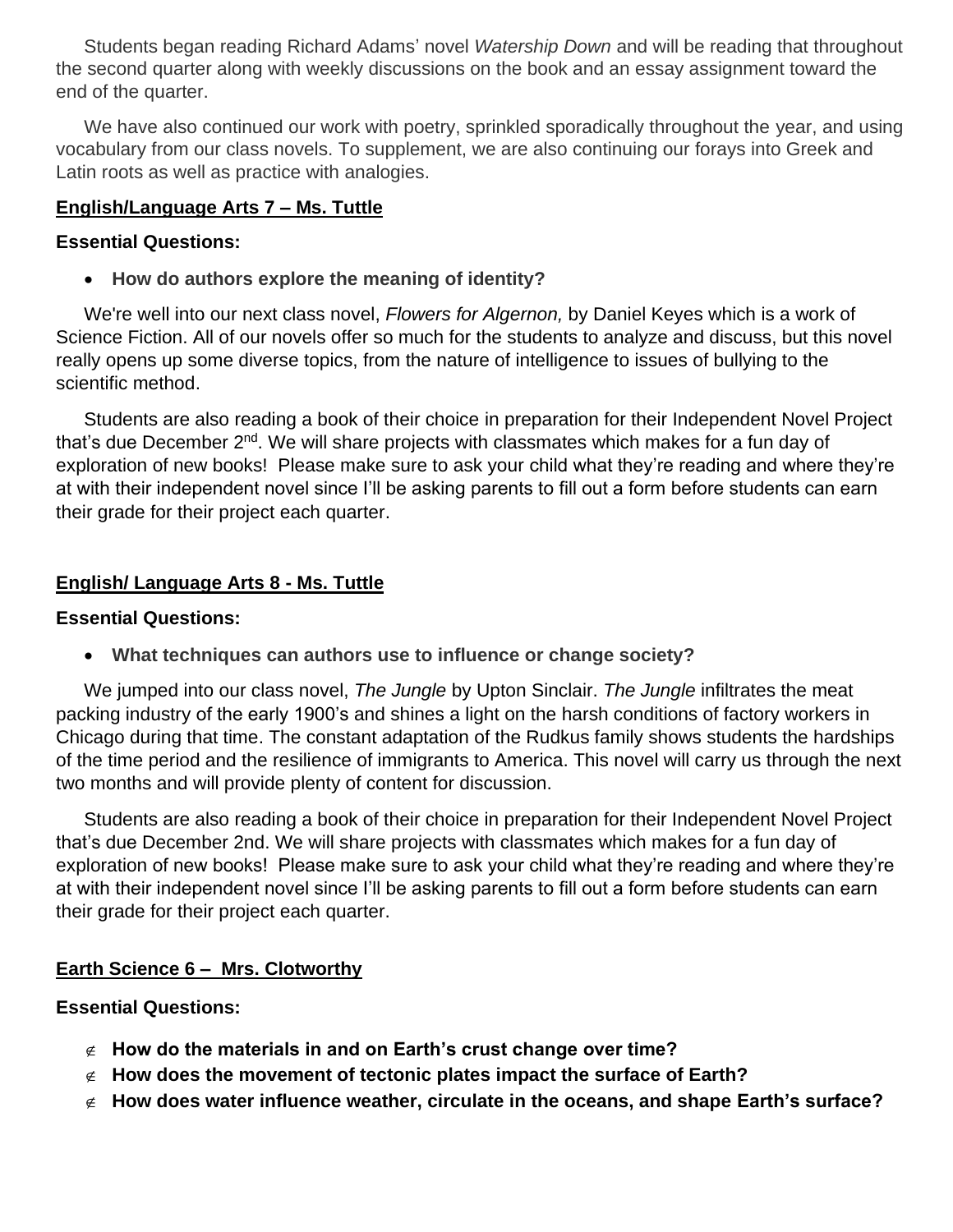- **What factors interact and influence weather?**
- **How have living organisms changed the Earth and how have Earth's changing conditions impacted living organisms?**

The students ended the quarter by presenting their Nature of Science Final projects. Please ask your student to share their project with you. I enjoyed watching students develop a question and design an experiment around that wonder.

We are continuing with our unit, Earth's Systems. The students will participate in two labs where they use specific tools to help them identify different rocks and minerals. They will also learned about the composition of Earth and Pangaea. We will continue learning about continental drift, seafloor spreading, and earthquakes and volcanoes through December.

Your child will be receiving a study guide in December for their Final Exam. The final exam will cover all of the content learned during Semester 1. I would suggest that your child starts working on the study guide early so that they have more time to study for the exam.

# **7th Grade: – Mrs. Hill**

## **Essential Question:**

• **How do atomic and molecular interactions explain the properties of matter that we see and feel?** 

We are currently in the middle of our Atomic Structure and Chemistry unit. Your child has learned/will learn about the periodic table, atomic structure and how to illustrate different elements at the molecular level, ionic and covalent bonds, balancing chemical questions, and acids/bases/pH. There are several hands-on activities that your child will/did participate in to apply their knowledge and make connections.



UNR's Chemistry Department will be visiting this month. They will be doing an in-school field trip with a lot of amazing demonstrations and activities!

- Universal indicator with dry ice to learn about acids and bases
- Quick demo with dry ice and flame
- Catching carbon dioxide in a ghost bubble
- Carbide cannon

After our Atomic Structure and Chemistry unit, we will move forward with a small unit on Green Chemistry to design and test shampoo. This mini unit allows the kids to review what they learned during the Atomic Structure and Chemistry unit and apply their knowledge to help them create a "green" shampoo from scratch. After this mini unit, we will move on to our Materials Engineering and Dimensional Analysis units.

The final exam will cover all units from Semester 1. A study guide will be provided in OneNote. I would suggest that your child starts working on the study guide once it is posted and use it as a study tool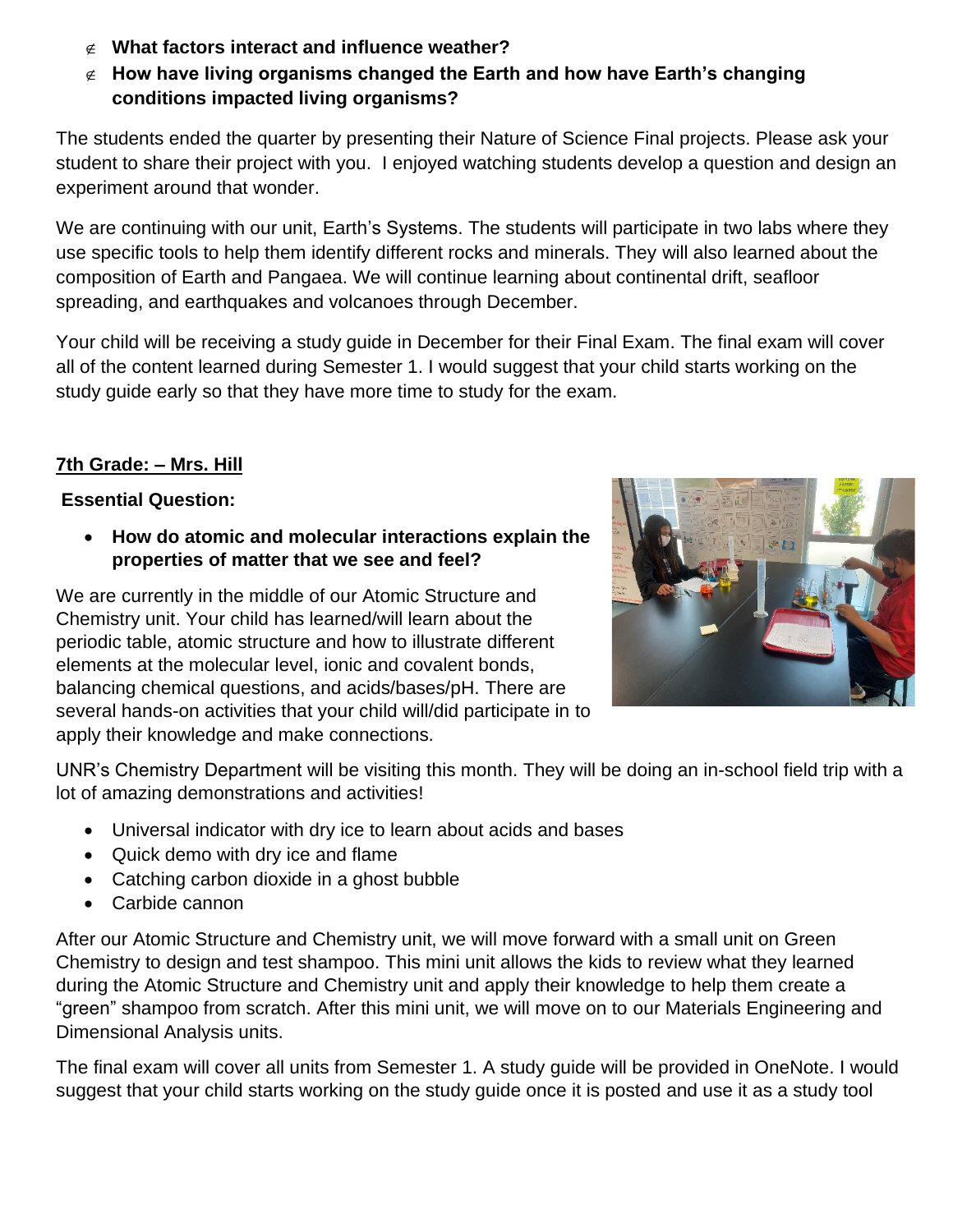nightly. If they have any questions, they can always email, ask through Teams, and/or see me in person.

# **8th Grade Honors Biology- Mrs. Hill**

#### **Essential Questions:**

- **How do organisms live and grow?**
- **How and why do organisms interact with their environment, and what are the effects of these interactions?**

We have transitioned into the unit on Photosynthesis and Cellular Respiration. In this unit, students have/will learn about how the two processes work individually and together to show the cycling of matter and flow of energy in living ecosystems. Students are collaborating with groups to answer our driving question "How is climate change impacting the biogeochemical cycles of my community" and create PSAs to educate the community. They have/will participate in different hands-on activities and labs to help them learn the information needed to answer the question. After this unit, we will head back to the Chemistry of Life and Cell Structure and Function units.

The District final exam will cover all units from Semester 1. There are two different components to this exam: a written portion and multiple-choice portion. The final exam is worth 12% of your child's semester grade. A study guide will be provided in OneNote. I would suggest that your child starts working on the study guide once it is posted and use it as a study tool nightly. If they have any questions, they can always email, ask through Teams, and/or see me in person.

## **6th Grade: Ancient Civilizations – Mr. Sorensen**

#### **Essential Questions:**

- **What effect did Indian geography have on its settlement and growth?**
- **How did ancient Indian ideas develop, especially regarding the caste system, Hinduism, and Buddhism?**

November is giving way to our collective exploration through Africa and Asia as we follow civilization growth. This will include the geography, culture, and achievements of the ancient Indian subcontinent, including the Indian developments of mathematics, the caste system, and the first three of our five major world religions. Judaism will expand on our previous lessons by returning to Canaan and introducing the concept of monotheism. Hinduism will introduce the students to the concepts of karma, dharma, and reincarnation; Buddhism will explore the creation of the belief system and the ideas it applies to its Eightfold Path.

# **7th Grade: U.S. History – Mrs. Porter**

# **Essential Question:**

• **How does exploration affect interactions?**

During the month of November up we will be focusing on the beginning structures of our government. Students will analyze the balance of powers between branches as well as look at the presidency of George Washington. The Constitution is a difficult document to understand, so we will be using a variety of methods to analyze this living document. Students will strive to understand the amount of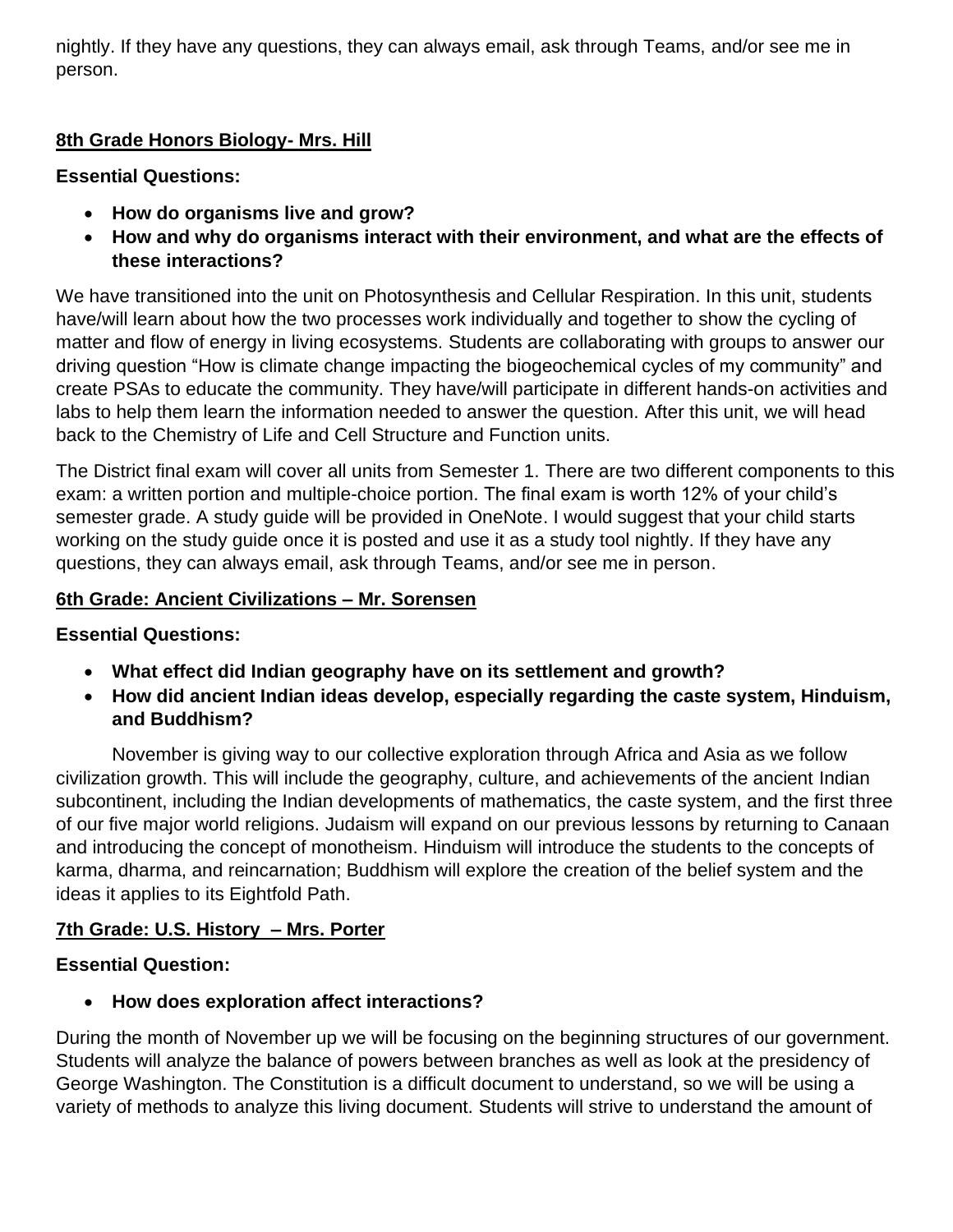thought that had to go into making these big decisions for the young nation. We will continue by looking at the impact the War of 1812 had on America, specifically the creation of our national anthem and will finish out this quarter with looking at President Jackson's years in office.

#### **8th Grade: Accelerated Analyzing War - Mrs. Porter**

## **Essential Question:**

# • **How does imbalance require resilience?**

As we start November, students are beginning our Imperialism unit. During this time students will look at multiple cases where our nation expanded and adapted to new lands and cultures. Students will look at the Philippines, Guam and Hawaii. We will participate in structured academic controversies to utilize argumentative skills. We will also be looking at events such as the Spanish-American war and what went into building the Panama Canal. Students will create report cards and recipes to show they have mastered the content of the lessons but in a fun and innovative way. We will round out this quarter with our WWI unit. For this unit students study trench warfare, what life was like at home during WWI and what it was like in Europe. Students will have a project that allows them to be creative while highlighting what they have learned when it comes to propaganda techniques. Be on the lookout for these propaganda posters at the end of the quarter!

## **Math 6 – Mrs. Clotworthy**

**Essential Questions:** 

- **How can LCM and GCF be used to combine or separate fractions?**
- **How can fractions be constructed and deconstructed using the four arithmetic operations?**
- **How can our understanding of fractions develop our understanding of other ratios?**
- **How can the structure of our number system can be used to analyze numbers?**
- **How can numerators and denominators be explained?**
- **How can representations show why two fractions are equivalent?**

We completed our unit on number theory, which included divisibility rules, greatest common factors and least common multiples. Number theory is very important to future success in mathematics. Next up is fractions and decimals. In advanced 6th grade math that means working all operations with both positive and negative fractions and decimals. This is often a particularly challenging concept for 6th graders. There will be additional resources in each unit for students to review and practice. Ultimately, these concepts should lay further groundwork for further work still ahead, dealing with ratios, proportions, decimals, and percent.

Students will have a semester final for this class. The final is cumulative for all of the work this semester and is 20% of the final grade. Your child will be receiving a study guide in December and we will be doing review activities in class. If you would like to further support your child please see OneNote come December for additional resources to help your child review and practice.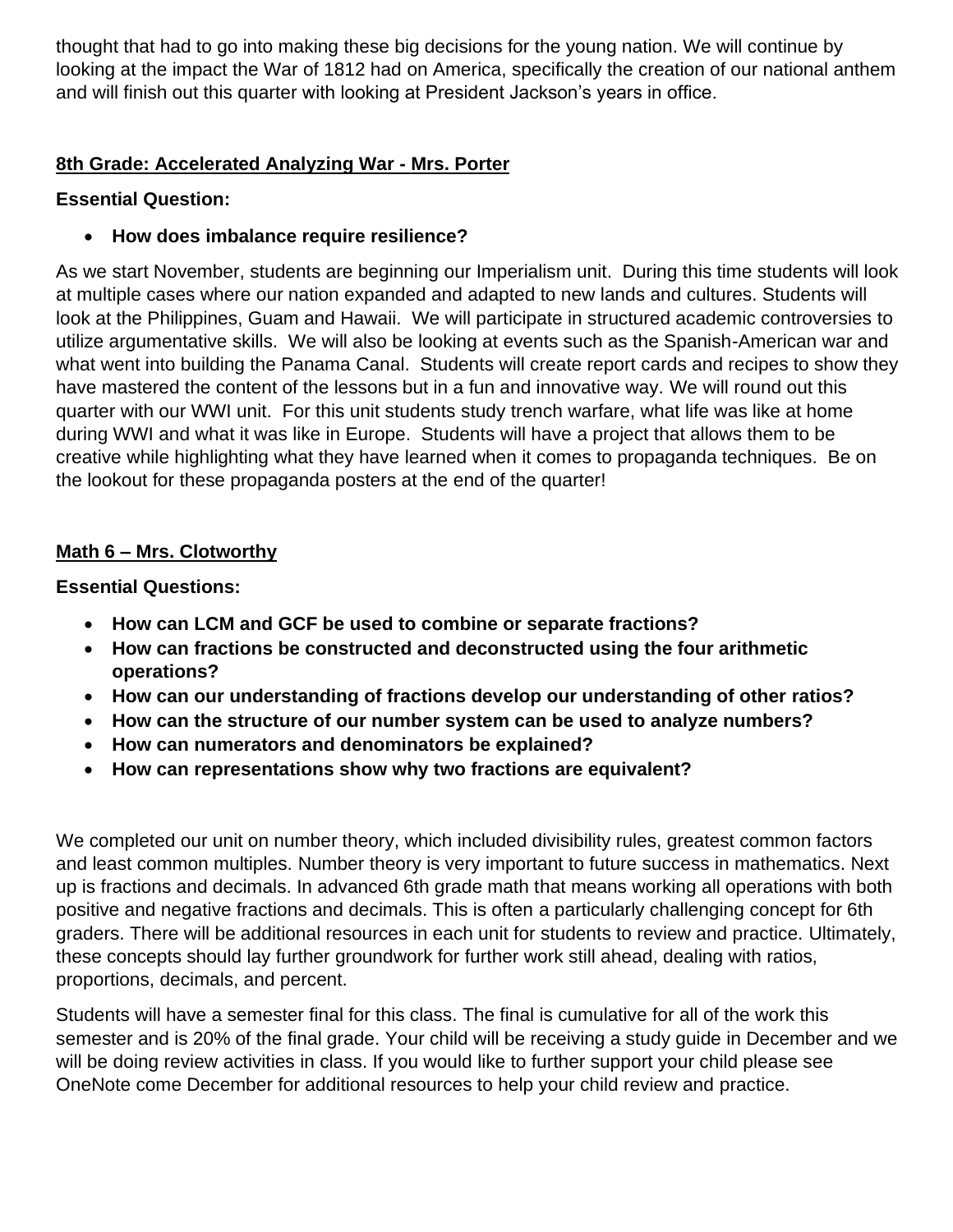#### **Integrated I - Mrs. Sellers**

**Essential Questions:** 

- **What determines whether a relationship is proportional graphically, numerically, and algebraically?**
- **How are permutations and combinations related to finding the probability of an event?**
- **How do mathematical relationships help us make sense of the world?**

This month brings an end to basic geometry and geometric application. We have used relationships to help us solve and understand different types of problems. We are now studying proportions and percent problems. Students will investigate proportional relationships and discover what determines this type of relationship. We will finish the semester with probability and counting. Students will use tree diagrams to understand the outcomes possible for a given event and then dive into permutations and combinations of a given situation. At the conclusion of this unit, we will begin reviewing for semester finals. The final will cover all topics from the first semester. This final will count toward 20% of their quarter grade. Students should be utilizing Microsoft Teams to check for what is assigned nightly. All assignments are posted as if a student was absent so that students can keep up with content.



#### **Integrated II - Mrs. Sellers**

#### **Essential Questions:**

- **How can you prove geometric relationships algebraically?**
- **What creates a logical argument to prove geometric relationships algebraically?**
- **How do mathematical relationships help us make sense of the world?**

We just finished coordinate geometry and we are beginning geometric transformations. Students will transform coordinate points using reflection, translation, and rotations. Students will investigate these relationships and come up with rules that work for these transformations in the coordinate plane. We will then move to geometric proofs. Students will use all knowledge of geometry to create logical arguments and prove relationships. Students will continue being "mini lawyers" and will have to justify all statements with reasons, theorems, definitions, and relationships learned. After proofs, students will be moving into polynomials, where they will learn to add, subtract, multiply, and factor. Multiplying and factoring polynomials are completely new topics for the students, and it is important they master this topic in order to succeed in the quadratics unit. We will not finish this unit before the end of the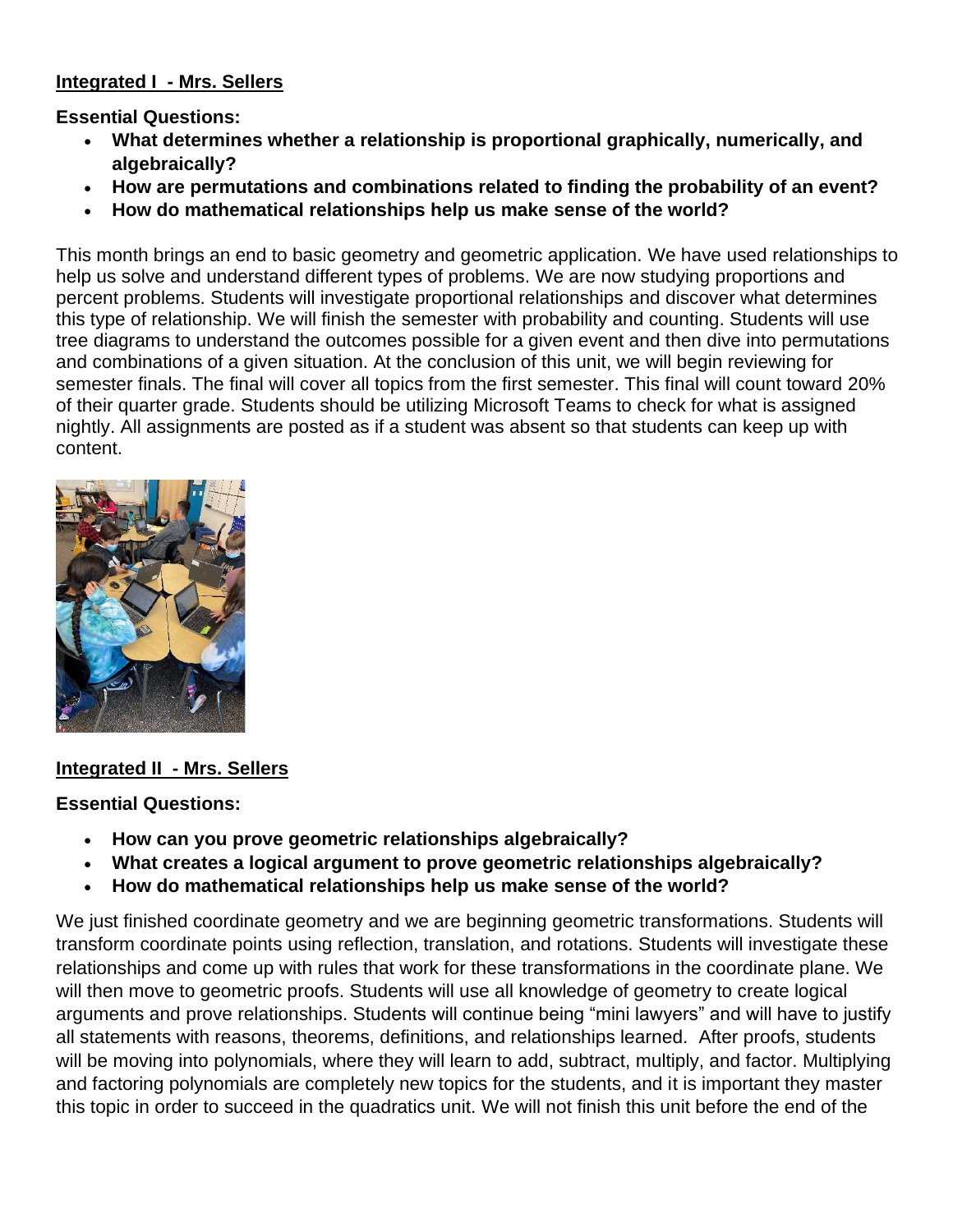semester so we will continue work on polynomials in quarter three. We will review for the semester final during the last few weeks of school. This final will cover all topics from the first semester. This final will count as 20% of their semester grade.

## **Algebra I - Mrs. Sellers**

# **Essential Questions:**

- **How can we compare linear relationships?**
- **How do mathematical relationships help us make sense of the world?**

Over the next few months, we will be studying systems of equations and inequalities. Students will learn through investigation what a system is, the different types of solutions that systems can have, and what the solution represents. Students will be able to solve systems through graphing, substitution, and elimination; and be able to compare these linear relationships. These methods add to their wealth of knowledge in solving algebraic problems. Students will be able to model and write systems of equations through real world problems. We will round out the semester with absolute value graphs and piecewise functions. This unit involves graphing linear equations and extending to restricting the domain of these equations. We will bridge the gap between absolute value and piecewise by defining the graph of absolute value as a piecewise function. We will review for the semester final during the last few weeks of school. This final will cover all topics from the first semester. This final will count as 20% of their semester grade.

# **Enrichment:**

## **7 th and 8th Grade:**

Throughout the week, students are watching CNN student news, completing Second Step SEL (Social/Emotional Learning) lessons, independent work time (study hall), and working on their independent novel project. Their independent novel project is an English grade and is due **November 13th**.

#### **6th Grade:**

Enrichment time has been used as an opportunity to give the students time for (distanced) teambuilding, Second Step SEL activities, and independent work time. (Pictures from the Color Fun Run)